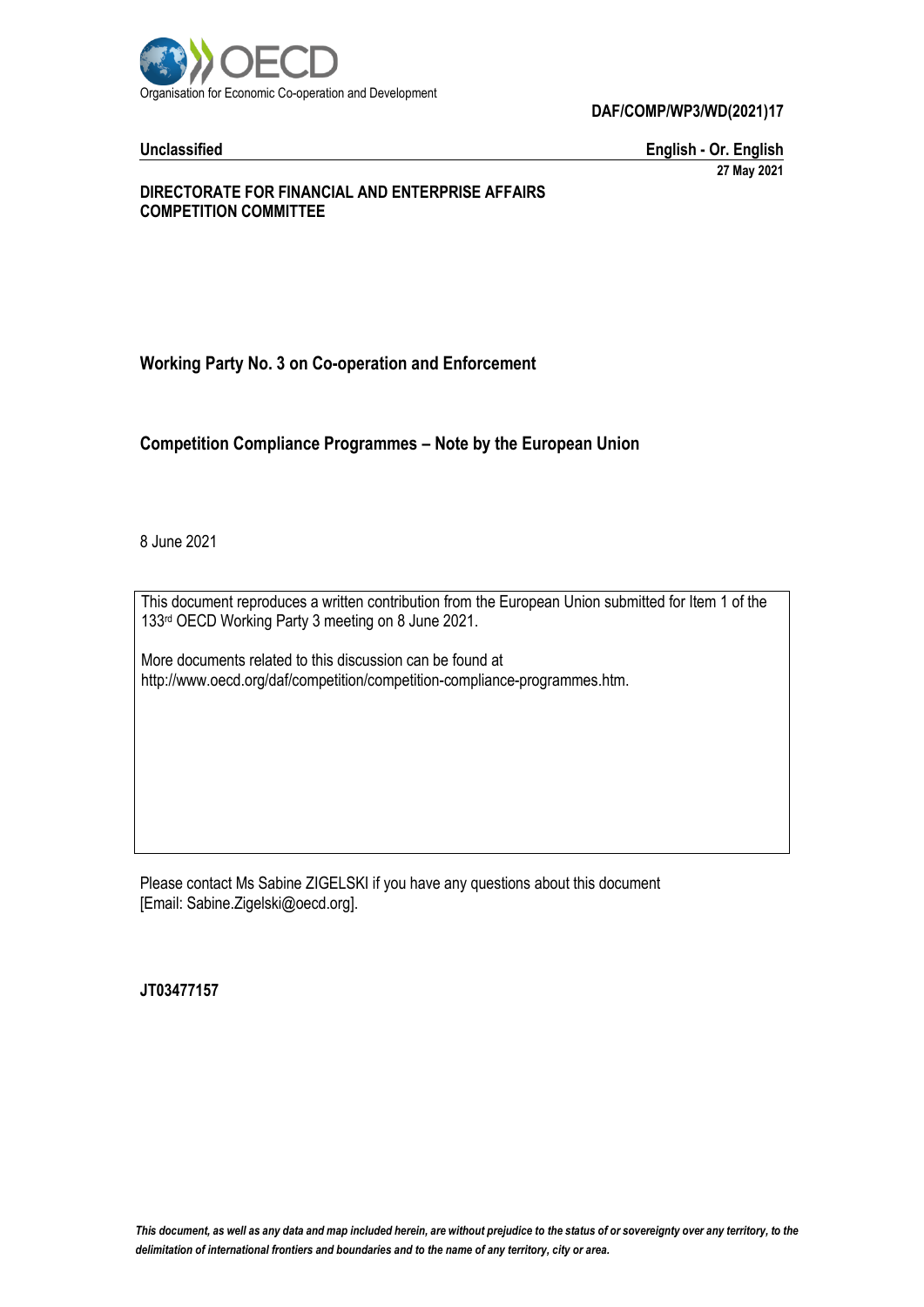# *European Union*

# **1. Summary**

1. Compliance with competition law continues to be important for authorities and is still in the self-interest of every company. The most effective way to stop a violation is to ensure it never starts. Effective corporate compliance markedly contributes to this end. Indeed, it has a preventive dimension, which complements the investigative and sanctioning enforcement of agencies.

2. Enforcers rarely have the opportunity to stop antitrust violations before they start and rather rely on deterrence. Fines are fundamental in this respect: they are a powerful tool in drawing the attention of undertakings to the potentially significant consequences of illegal practices. However, the ultimate aim of cartel and antitrust policies is not to levy repeated and high level fines – the goal is rather to minimise the need for such sanctions because companies follow the rules. This is why compliance is of the utmost of importance.

3. In terms of promoting a compliance culture, the Commission faces a context, which is likely different compared to other jurisdictions given its exclusive reliance on fines to achieve deterrence, the large size of the companies it deals with and its long history of enforcement actions and high level of sanctions.

4. The Commission's approach to compliance programmes is based on a few guiding principles: compliance with competition law, as in any other field, is the responsibility of companies but the Commission welcomes and supports compliance efforts by companies. Moreover, compliance efforts bring their own rewards and rewarding companies for their compliance programmes is not necessary.

5. The Commission is committed to support compliance initiatives by increasing awareness and offering guidance, it published its "Compliance Matters" guidebook for companies in 2011. Moreover, the Commission supports compliance also by giving access to a significant amount of reference materials on compliance strategies from various business organisations and other competition authorities on its website.

6. The Commission's starting point is that there is no "one-size-fits-all" compliance programme that can be used as panacea to any possible competition concern. Compliance depends on a range of specific factors, which vary according to the company.

7. Finally, in an evolving world, particularly in the context of the pandemic, there is an obvious link between compliance and guidance. Consequently, in recent times, the Commission has been more openly engaging with businesses, for instance, by activating its existing tools for providing more formal guidance on particular arrangements and adopting a temporary Framework for assessing antitrust issues related to business cooperation in response to situations of urgency stemming from the current COVID-19 outbreak.

# **2. Framework within which the Commission operates**

8. A brief description of the context within which the Commission operates can provide a better understanding of its approach to compliance. In this regard, it is worth mentioning the following three relevant aspects.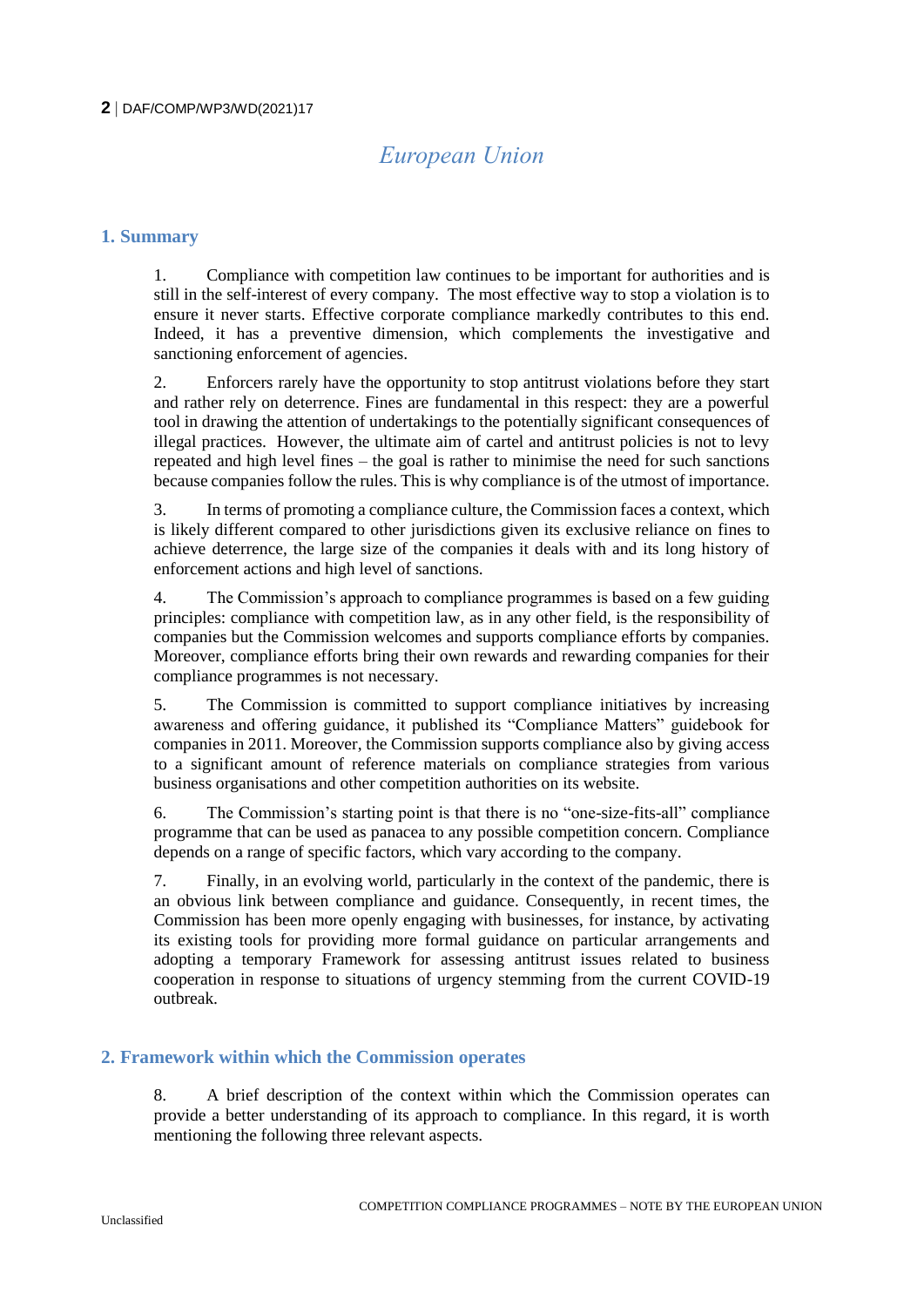9. First, the Commission has the power to impose fines itself for the infringement of EU competition law<sup>1</sup>. These fines are administrative in nature and are imposed on companies with no criminal or individual sanctions available. Therefore, compared to other jurisdictions with the availability of various sanctions, the Commission relies exclusively on its power to impose fines on companies in order to ensure the necessary deterrent effect.

10. Secondly, the Commission shares its competition enforcement competences with the EU Member States' national competition authorities. Within this decentralised system, the Commission and national competition authorities have parallel competences and apply the same set of substantive rules. The Commission usually deals with larger cases, which affect more than three Member States.

11. Considering the scope of the markets in these cases, the companies that are generally involved are multinationals operating at an EU or global level. Hence, most of these companies will have large in-house legal departments including antitrust specialists with the necessary resources to invest in comprehensive compliance programmes. Indeed, over the last 10 years a significant commitment by multinationals to compliance has been observed both generally and also specifically in relation to competition law.

12. Thirdly, the Commission has been active in cartel and antitrust enforcement in the EU for several decades. Moreover, this activity has recently been heavily reinforced since the Commission began sharing its competence with EU national competition authorities. This prolonged period of enforcement combined with the imposition of high fines has served to deter companies from engaging in anti-competitive practices and encouraged them to comply with competition law.

13. Thus, in terms of promoting a compliance culture, the Commission faces a context, which is likely different compared to other jurisdictions given its exclusive reliance on fines to achieve deterrence, the large size of the companies it deals with and its long history of enforcement actions and high level of sanctions.

# **3. The Commission's guiding principles when approaching compliance programmes**

14. The Commission's approach to compliance programmes is based on a few guiding principles.

15. First, compliance with competition law, as in any other field, is the responsibility of companies. Indeed, it is companies themselves that are best placed to prevent antitrust infringements having regard to their size, sector, risk exposure and resources to seek advice. Moreover, this approach is also consistent with the EU legislative framework. For instance, Regulation No. 1/2003, with regard to the application of Article 101(3) of the Treaty on the Functioning of the EU, replaced the burdensome notification system by one of selfassessment.

16. Secondly, the Commission has a long-standing policy to welcome and support compliance efforts by companies because they are a win-win scenario not only for companies but for society as a whole. Indeed, compliance programmes benefit: i) companies by leading to a level playing field; ii) consumers by allowing them to reap the benefits of fair competition; iii) public authorities by reducing the need for enforcement thus allowing scarce resources to be deployed elsewhere.

 $1$  Art. 23(2)(a) of Regulation No. 1/2003.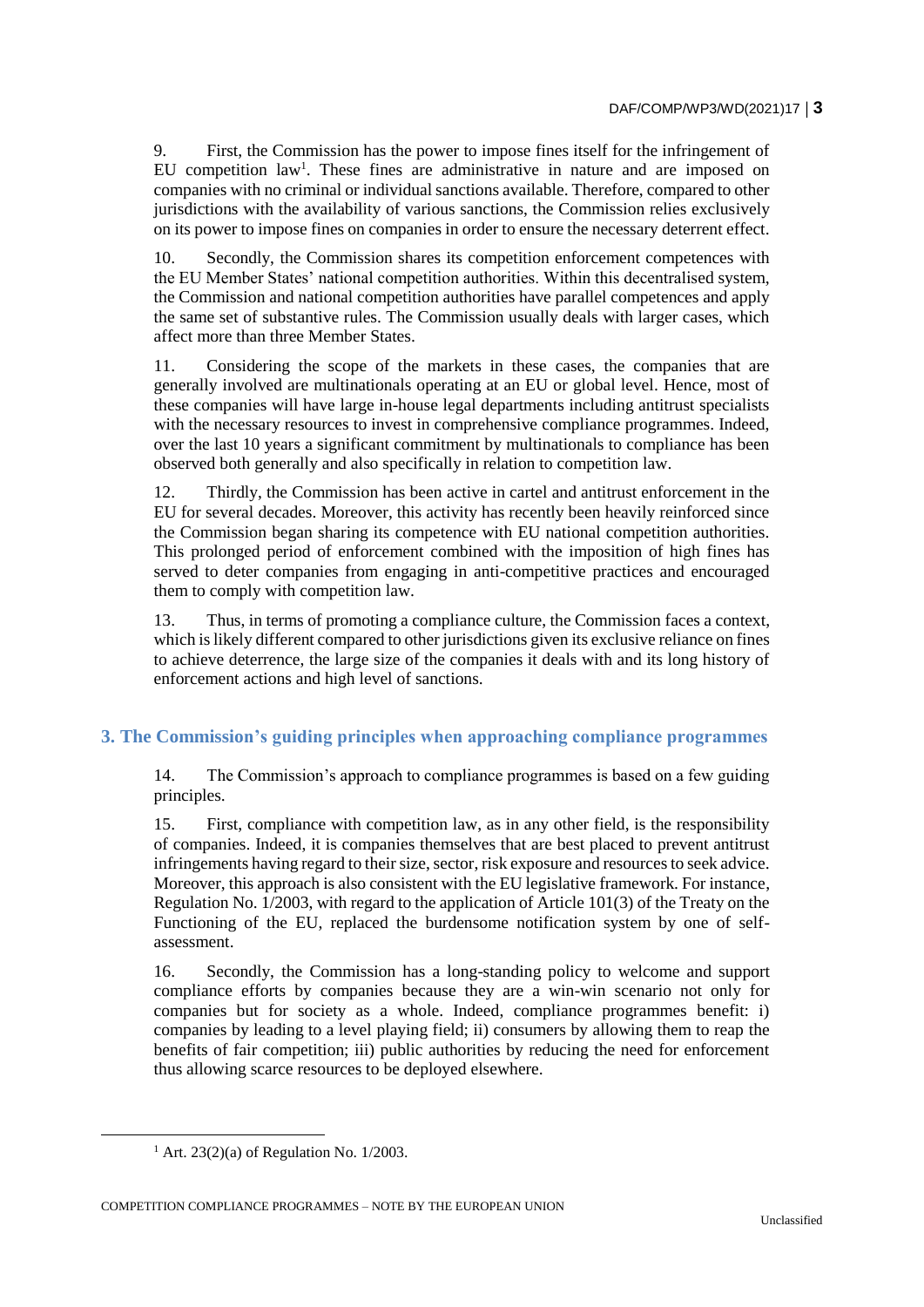17. Thirdly, another important guiding principle is that compliance efforts bring their own rewards and rewarding companies for their compliance programmes is not necessary. Indeed, the Commission has never granted a reduction of a fine because of the existence of a compliance programme at the time of the infringement<sup>2</sup>. The EU Courts have consistently upheld this policy, pointing out that the implementation of a competition programme "*does not alter the reality of the infringement and does not oblige the Commission to grant a reduction in the amount of the fine*" 3 .

18. The Commission rather sees the rewards of compliance programmes as primarily allowing companies to avoid (or limit) the imposition of potentially large fines from public authorities and civil damages from private actions. Compliance programmes contribute to the detection of illegal cartel behaviours that can be reported by the company under the Commission's leniency programme, which gives automatic immunity from fines for the first to report the cartel. Finally, compliance programmes help companies to preserve their reputations, which can be severely damaged if found to have committed antitrust violations.

19. As a final point when considering rewards for compliance programmes, it is important to recall the enforcement context in which the Commission operates where fines are the only means of sanction to ensure deterrence and that additional reductions beyond those already existing under the leniency and settlement programmes<sup>4</sup> may lead to fines that are under-deterrent.

#### **4. What the Commission is doing for compliance**

20. The Commission is committed to support compliance initiatives and three key elements can be identified.

21. First, the Commission sees its role as being to support compliance by increasing awareness and offering guidance. Indeed, compliance with regulatory obligations and guidance go hand in hand. The Commission does it through various means, by:

i. disseminating information on the EU competition rules;

<sup>2</sup> However, in seven decisions adopted between 1982 and 1992, the Commission granted a fine reduction because the companies concerned adopted a compliance programme after the start of the Commission's investigations.

See, Commission Decisions of 7 December 1982, National Panasonic, [1982] L 354/28; of 14 December 1984, John Deere, [1985] OJ L 35/58; of 16 December 1985, Sperry New Holland, [1985] OJ L376/21; of 18 December 1987, Fisher-Price/Quaker Oats – Toyco, [1988] OJ L 49/19; of 22 December 1987, Eurofix-Bauco/Hilti, [1988] OJ L65/19; of 18 July 1988, British Sugar, [1988] OJ L 284/41; of 5 June 1991, Viho/Toshiba, [1991] OJ L 287/39; and of 15 July 1992, Viho/Parker Pen, [1992] OJ L233/27.

<sup>3</sup> Judgment of the General Court of 6 March 2012 in Case T-53/06 UPM-Kymmene v European Commission, paragraphs 123-124; Judgment of the Court of Justice of 28 June 2005 in Joined Cases C-189/02 P etc., Dansk Rorindustri and Others v Commission, paragraph 373; Judgment of the General Court of 12 December 2007 in Joined Cases T-101/05 and T-111/05, BASF and UCB v Commission, paragraph 52; and Judgment of 13 July 2011 in Case T-138/07, Schindler v Commission, paragraph 88.

<sup>4</sup> Additional reductions are possible for mitigating circumstances under the Commission's Guidelines on Fines.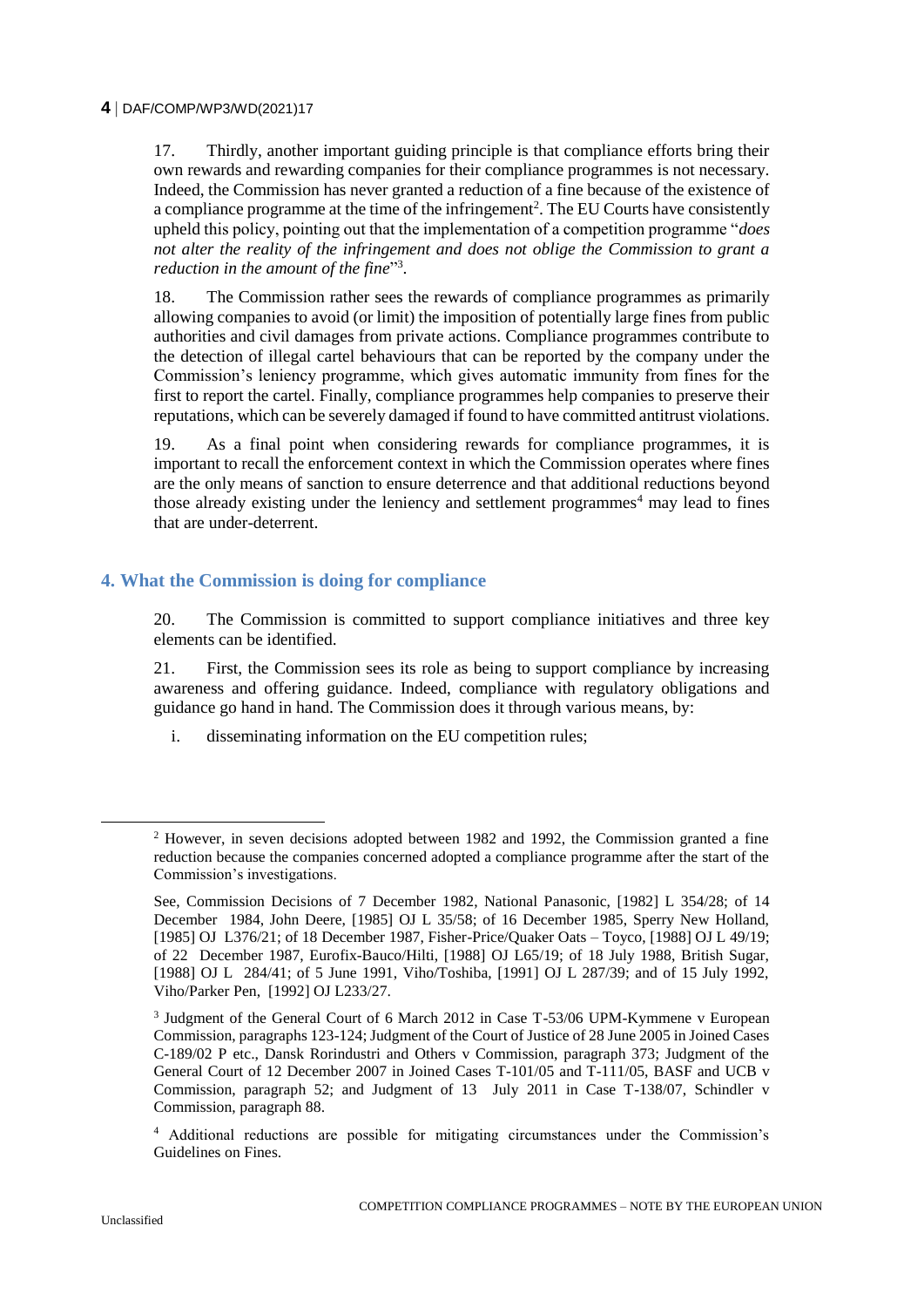- ii. maintaining a dialogue with the business and legal community, which is important when it comes to refining the Commission's guidelines and other information materials;
- iii. attending events to promote compliance;
- iv. producing guidance to assist compliance efforts (i.e. numerous sets of Guidelines<sup>5</sup> and Block Exemption Regulations).

22. Secondly, the Commission published its "Compliance Matters" guidebook for companies in 2011<sup>6</sup>. The guidebook, published on the Commission's webpage dedicated to compliance, sets the Commission's core messages on compliance, which are as valid today as in 2011.

23. In particular, it states, as aforementioned, that compliance is the responsibility of companies. Moreover, it explains the benefits of compliance for companies and identifies the types of practices that should be avoided. Finally, it outlines the key elements of how to implement a compliance policy.

24. Thirdly, the Commission supports compliance also by giving access to a significant amount of reference materials on compliance strategies from various business organisations and other competition authorities on its website.

#### **5. Cornerstones of a successful compliance programme**

25. The Commission's starting point is that there is no "one-size-fits-all" compliance programme that can be used as panacea to any possible competition concern. Compliance depends on a range of specific factors, which vary according to the company. In this respect, the Commission underlines its position that compliance is primarily a matter for companies.

26. Nevertheless, the Commission has identified a number of non-exhaustive preconditions, building on its experience in the field, which it considers relevant in order to increase the effectiveness of a compliance programme.

#### **5.1. A compliance programme is not just a piece of paper.**

27. A compliance programme has to be embedded in a company culture fully endorsed by senior management. The message that compliance with antitrust laws is a fundamental policy of a company needs to be clearly endorsed and communicated from the top down. This is an essential element of creating a culture of respect for the law within any company. In particular, if senior management does not actively support and cultivate a culture of compliance, the company will have a good compliance programme on paper but not an effective one in practice.

COMPETITION COMPLIANCE PROGRAMMES – NOTE BY THE EUROPEAN UNION

 $<sup>5</sup>$  Guidelines on the application of Article 101(3) TFEU, Horizontal Guidelines (on the applicability</sup> to horizontal co-operation agreements), Guidelines on Vertical Restraints. Also, R&D Block Exemption Regulation, Specialisation Block Exemption Regulation, Technology Transfer Block Exemption Regulation and the Vertical Block Exemption Regulation.

<sup>6</sup> European Commission, "Compliance matters – What companies can do better to respect EU competition rules", November 2011, accessible at <https://ec.europa.eu/competition/antitrust/compliance/>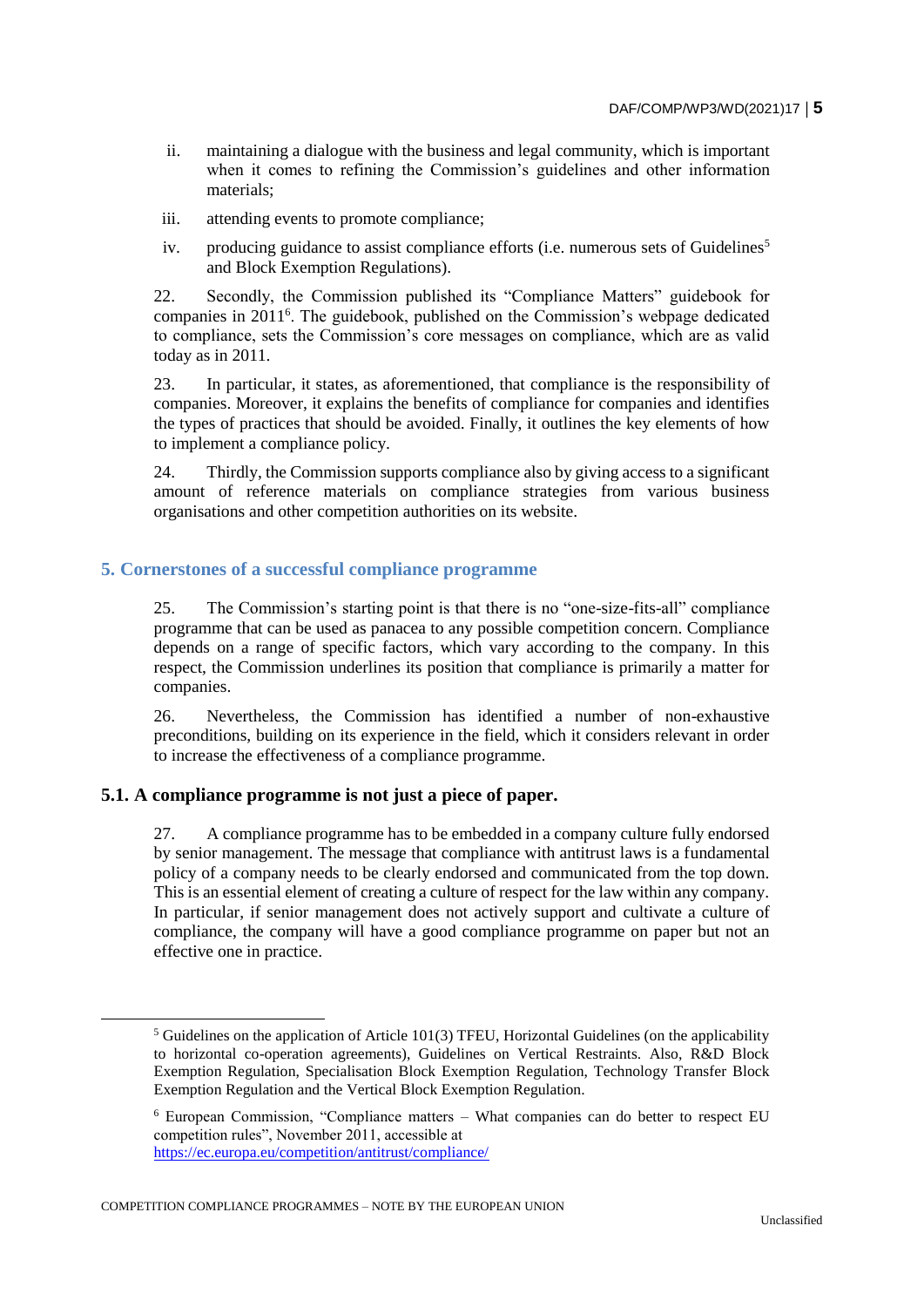#### **6** DAF/COMP/WP3/WD(2021)17

#### **5.2. Proper internal reporting mechanisms**

28. A further essential feature of a successful compliance strategy is the inclusion of clear reporting mechanisms. Staff must not only be aware of potential conflicts with competition law but also need to know whom to contact and in what form when concrete situations of conflict arise.

### **5.3. Training and education.**

29. A compliance programme requires educating and training all executives and managers and most employees. It means providing training for subsidiaries, distributors, agents. In particular, clear, targeted and jargon-free trainings are highly recommended. The trainings should also be duly adapted to the needs of that particular company or even particular employees with a high-risk profile such those with sales and pricing responsibilities.

#### **5.4. A compliance programme is not a 'one time' effort**

30. A company should ensure that it has an ongoing and pro-active approach to its compliance programme. This means that risk activities are regularly monitored and audited. Also, that there is a periodic evaluation and review of the compliance programme.

#### **5.5. Incentives for compliance and penalties for non-compliance**

31. To foster adherence to a compliance programme companies should consider putting in place positive incentives for employees to respect the rules. Equally, penalties for breach of internal compliance rules could be considered<sup>7</sup>.

# **6. The new challenges of compliance**

32. In an evolving world, particularly in the context of the pandemic, there is an obvious link between compliance and guidance. Consequently, in recent times, the Commission has been more openly engaging with businesses, which are also regularly contacting it.

33. For this purpose, in cases of genuine uncertainty or novelty, the Commission can activate its existing tools for providing more formal guidance on particular arrangements, such as decisions of inapplicability within the meaning of Article 10 of Regulation No. 1/2003, or under its 2004 notice<sup>8</sup>. However, both of these tools presuppose that the Commission has a good knowledge of a given practice, based on the assessment of certain sets of facts as presented by a particular business.

34. Moreover, the Commission's openness to engage with businesses and provide swift assistance has been evident during the COVID-19 crisis. Indeed, the Commission not only launched, very early on in the crisis, a dedicated contact channel for companies, but also adopted a "*Temporary Framework for assessing antitrust issues related to business* 

 $\overline{a}$ 

 $<sup>7</sup>$  Such penalties would need to be consistent with national employment law.</sup>

<sup>8</sup> See Article 10 of Council Regulation (EC) No 1/2003 (Finding of inapplicability) and Commission Notice on informal guidance relating to novel questions concerning Articles 81 and 82 of the EC Treaty that arise in individual cases (guidance letters) (Text with EEA relevance), OJ C 101, 27.4.2004, p. 78-80.